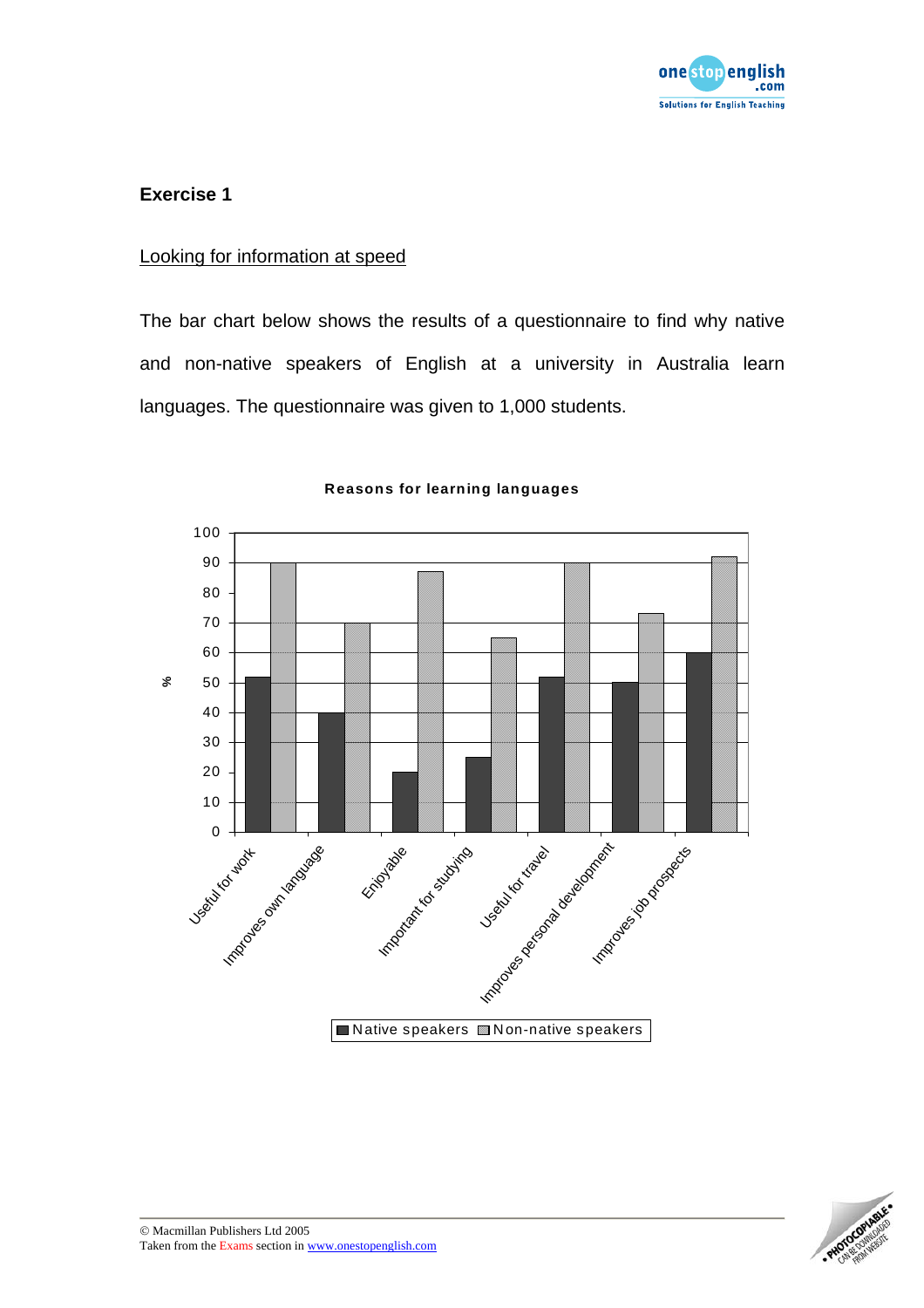

As you prepare for IELTS you need to develop your speed in using language and finding information from a graph, chart or diagram. Write down the answers to the questions below about the bar chart as quickly as you can. Remember to write the information accurately.



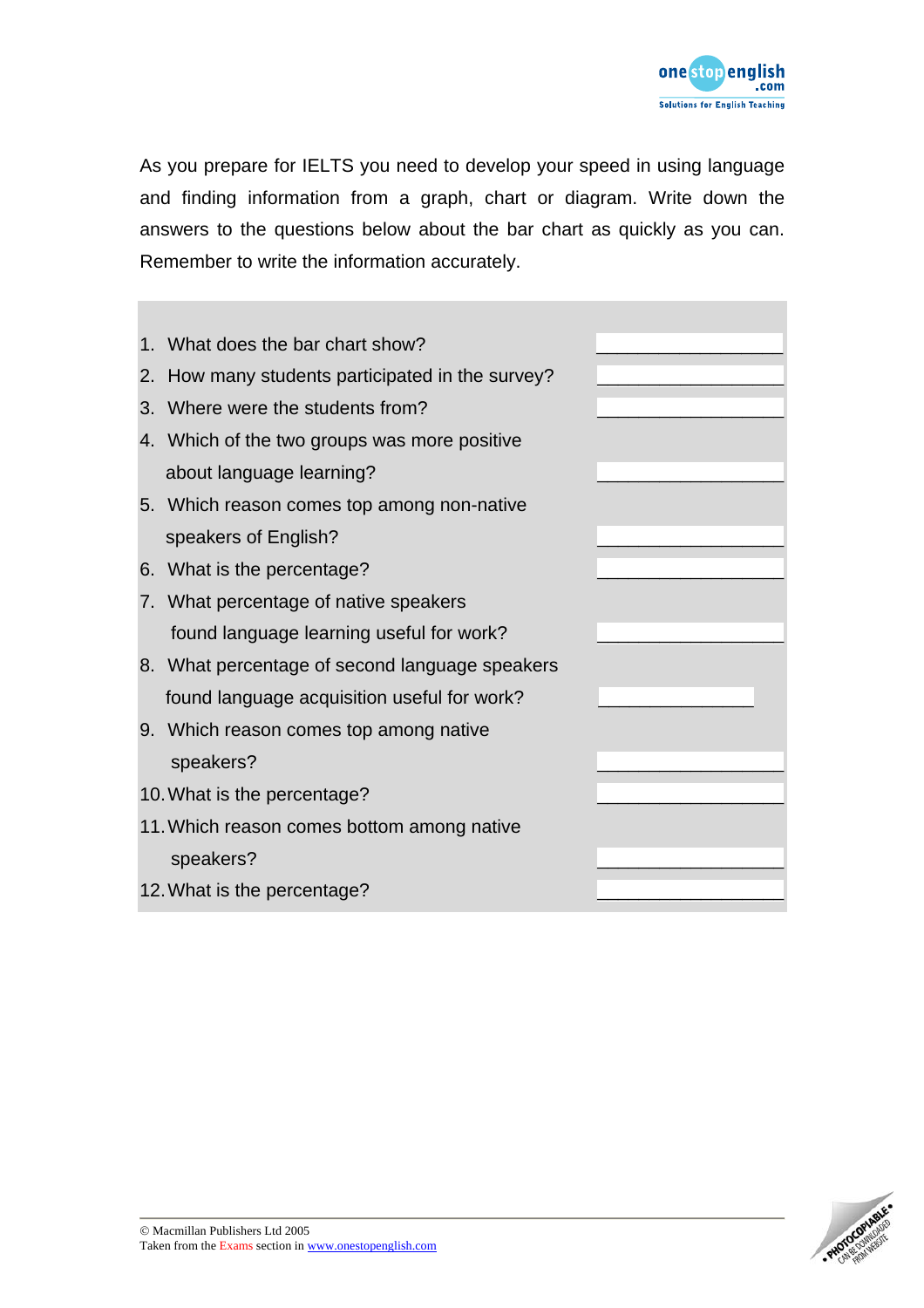

**Write sentences for each piece of information from the chart.** 

### **Examples:**

- 1. The bar chart shows the results of a survey.
- 2. One thousand students took part in the survey.
- 3. The students were from a university in Australia.

Use the sentences to help you make a continuous text.

#### **Example:**

The bar chart shows the results of a survey on the reasons behind learning languages among 1,000 native and non-native speakers of English at a university in Australia.

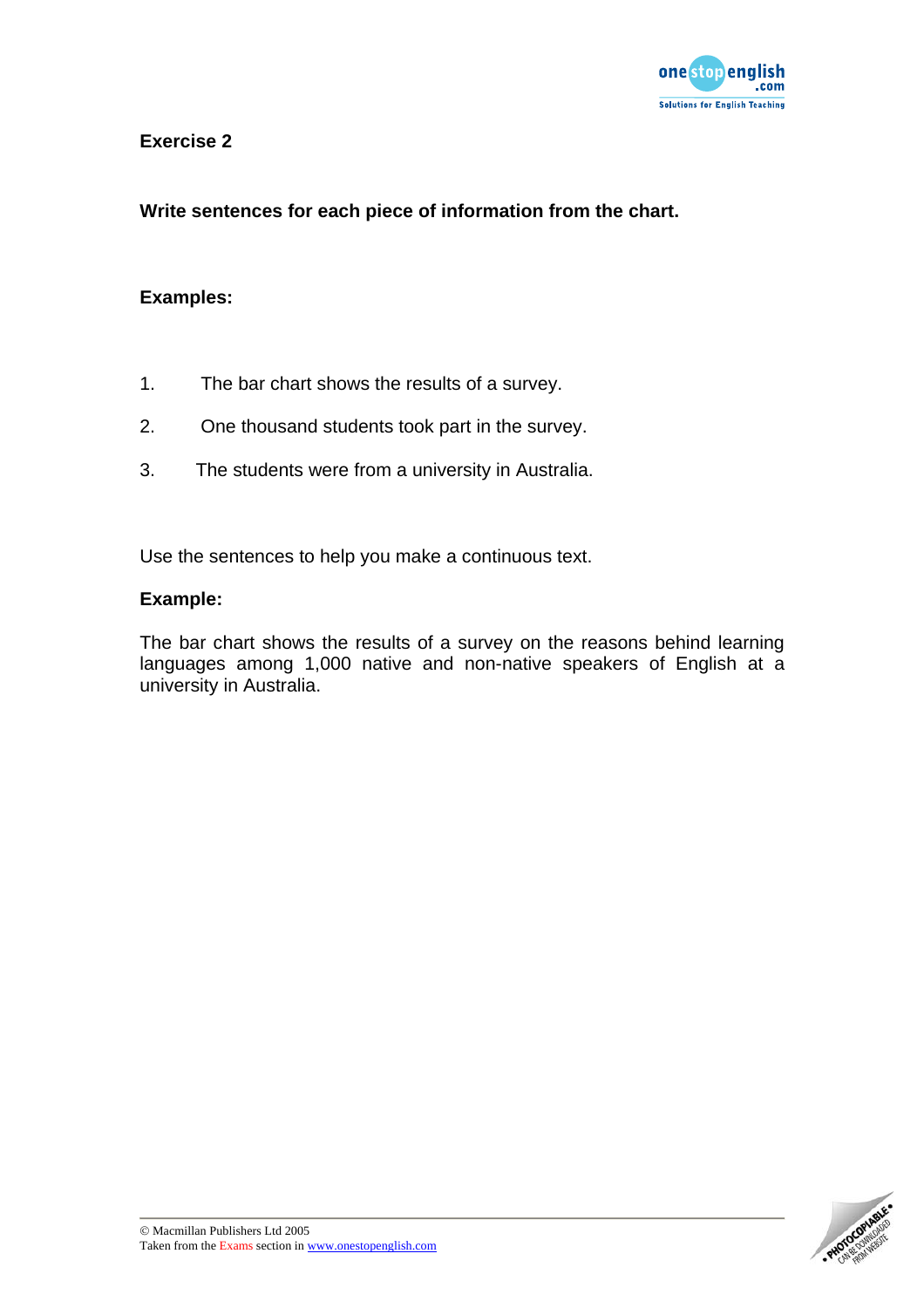

#### Partially jumbled text

#### **In the model answer below, nine parts of the text have been jumbled. Put the words in the right order and write out the whole text.**

The bar chart shows the results of a survey on the reasons behind learning languages among 1,000 native and non-native speakers of English at a university in Australia.

The  $1$ chart striking most the feature of is that those students  $2$  for mother not English whom their is tongue had a more positive attitude to language learning than native speakers. <sup>3</sup>prospects in is job Improvement mentioned by just over 90% of non-native speakers as an incentive to acquiring languages, <sup>4</sup> for by closely usefulness followed travel and work and importance for studying at 90, 90 and just below 90 respectively. In this group, personal development improvement <sup>5</sup>bottom 70% with comes.

This <sup>6</sup>attitude contrasts acquisition sharply language with to that of native speakers, whose approval was lower than non-native speakers on all accounts. While improvement in job prospects, for example, <sup>7</sup>the attracted with approval giving most 60% it as a reason, this was considerably less than for non-native speakers. Usefulness for work and improvement in personal development <sup>8</sup>next came of at respondents 50%. Only 20% of native speakers, however, 9 think enjoyable is languages learning with only 25% considering it important for studying.

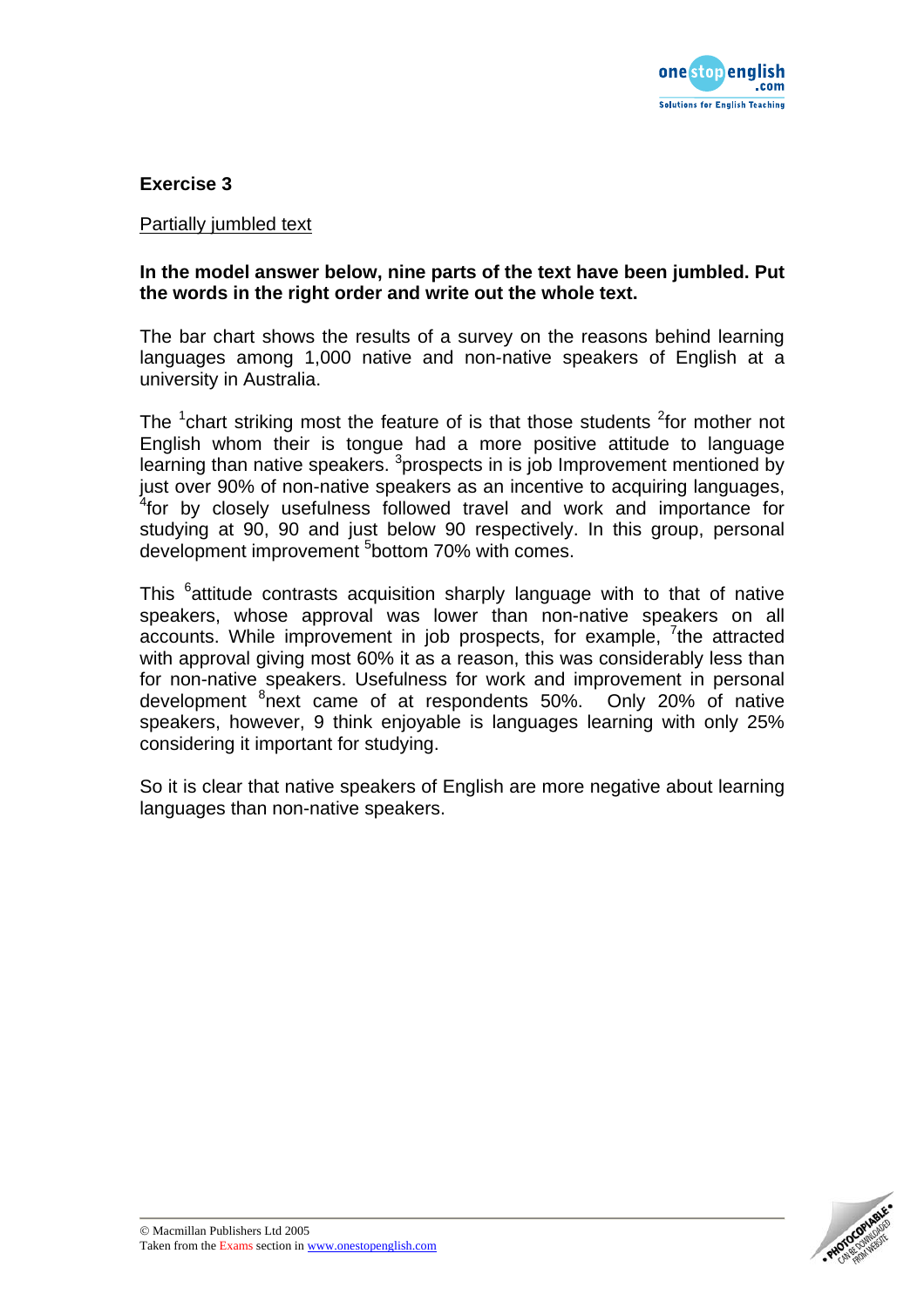

## Text with blanks

The bar chart shows the results of a survey on the reasons behind learning languages among 1,000 native and non-native speakers of English at a university in Australia.

The  $\frac{1}{2}$  merges is that those students  $\frac{2}{2}$  merges in the  $\frac{1}{2}$  merges of  $\frac{1}{2}$  merges  $\frac{1}{2}$  merges of  $\frac{1}{2}$  merges of  $\frac{1}{2}$  merges of  $\frac{1}{2}$  merges of  $\frac{1}{2}$  merges of  $\frac{1}{2}$  merges had a more positive attitude to language learning than native speakers.  $\frac{3}{2}$  \_\_\_\_\_\_\_\_\_\_\_\_\_\_\_\_\_\_\_\_\_\_\_\_\_ by just over 90% of non-native speakers as an incentive to acquiring languages,  $4$   $\frac{4}{2}$   $\frac{1}{2}$   $\frac{1}{2}$   $\frac{1}{2}$   $\frac{1}{2}$   $\frac{1}{2}$   $\frac{1}{2}$   $\frac{1}{2}$   $\frac{1}{2}$   $\frac{1}{2}$   $\frac{1}{2}$   $\frac{1}{2}$   $\frac{1}{2}$   $\frac{1}{2}$   $\frac{1}{2}$   $\frac{1}{2}$   $\frac{1}{2}$   $\frac{1}{2}$   $\frac$ and importance for studying at 90, 90 and just below 90 respectively. In this group, personal development improvement  $5$ \_\_\_\_\_\_\_\_\_\_\_\_\_\_\_\_\_\_\_\_\_\_\_.

This  $^6$ \_\_\_\_\_\_\_\_\_\_\_\_\_\_\_\_\_\_\_\_\_\_\_\_\_\_\_\_\_\_\_\_ of native speakers, whose approval was lower than non-native speakers on all accounts. While improvement in job prospects, for example, <sup>7</sup> \_\_\_\_\_\_\_\_\_\_\_\_\_\_\_\_\_\_\_ as a reason, this was considerably less than for non-native speakers. Usefulness for work and improvement in personal development  $^8$ <sup>200</sup> metal and the Unit 20% of native speakers, however,  $\frac{9}{2}$  \_\_\_\_\_\_\_\_\_\_\_\_\_\_\_\_\_\_\_\_\_\_ with only 25% considering it important for studying.

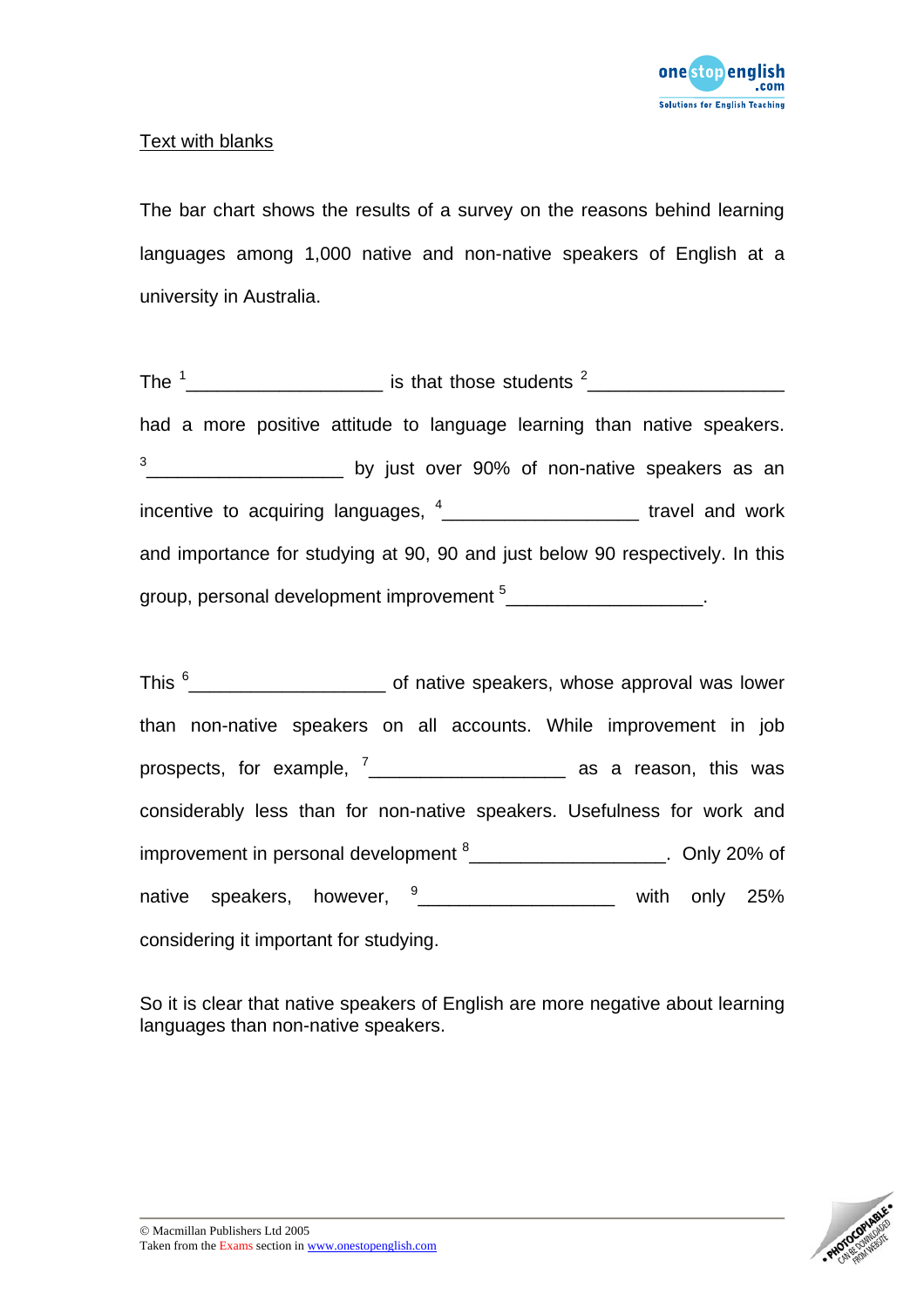

#### More complex jumble

**In the model answer below nine parts of the text have been jumbled. Put the words in the right order and write out the whole text.** 

The bar **<sup>1</sup> languages native shows and results the among a of on the reasons learning survey 1,000 behind chart** non-native speakers of English at a university in Australia.

The **<sup>2</sup> chart striking most that those the feature of is** students **<sup>3</sup> for positive had mother not English whom learning their is tongue a more attitude to language** than native speakers. **<sup>4</sup> prospects by in is job over improvement 90% mentioned just** of non-native speakers as an incentive to acquiring languages, **<sup>5</sup> for by and closely travel work and usefulness followed**  importance for studying at 90, 90 and just below 90 respectively. In this group, personal **<sup>6</sup> bottom development 70% with improvement comes***.*

7 **this contrasts attitude native sharply language with to acquisition that of** speakers, whose approval was lower than non-native speakers on all accounts. While improvement in job prospects, for example, **<sup>8</sup> the attracted a with as it approval giving most 60%** reason, this was considerably less than for non-native speakers. Usefulness for work and **<sup>9</sup> personal in improvement next development came of at respondents 50%**. Only 20% of native speakers, however, <sup>10</sup>**think enjoyable considering is languages learning with it only 25%** important for studying.

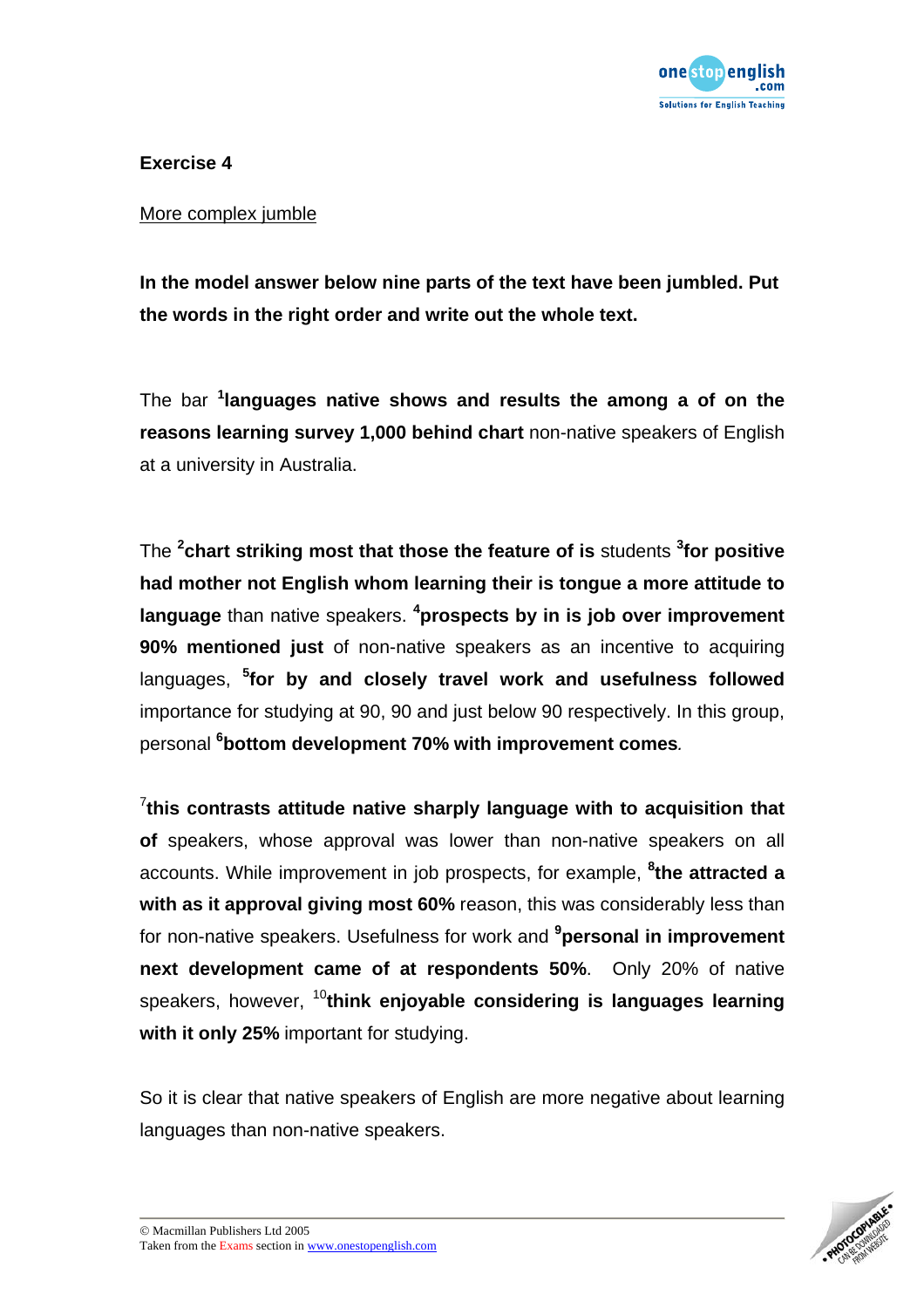

**Find the following words in the text below relating to the chart in Exercise 1. What other words or phrases can replace them.** 

- 1. striking
- 2. feature
- 3. mentioned
- 4. just over
- 5. comes
- 6. however
- 7. acquiring
- 8. on all accounts
- 9. considerably
- 10. while
- 11. respondents

The bar chart shows the results of a survey on the reasons behind learning languages among 1,000 native and non-native English speakers at a university in Australia.

The most striking feature of the chart is that those students for whom English is not their mother tongue had a more positive attitude to language learning than native speakers. Improvement in job prospects is mentioned by just over 90% of non-native speakers as an incentive to acquiring languages, followed closely by usefulness for travel and work and importance for studying at 90, 90 and just below 90 respectively. In this group, personal development improvement comes bottom with 70%.

This attitude to language acquisition contrasts sharply with that of native speakers, whose approval was lower than non-native speakers on all accounts. While improvement in job prospects, for example, attracted the most approval with 60% giving it as a reason, this was considerably less than for non-native speakers. Usefulness for work and improvement in personal development came next at 50% of respondents. Only 20% of native speakers,

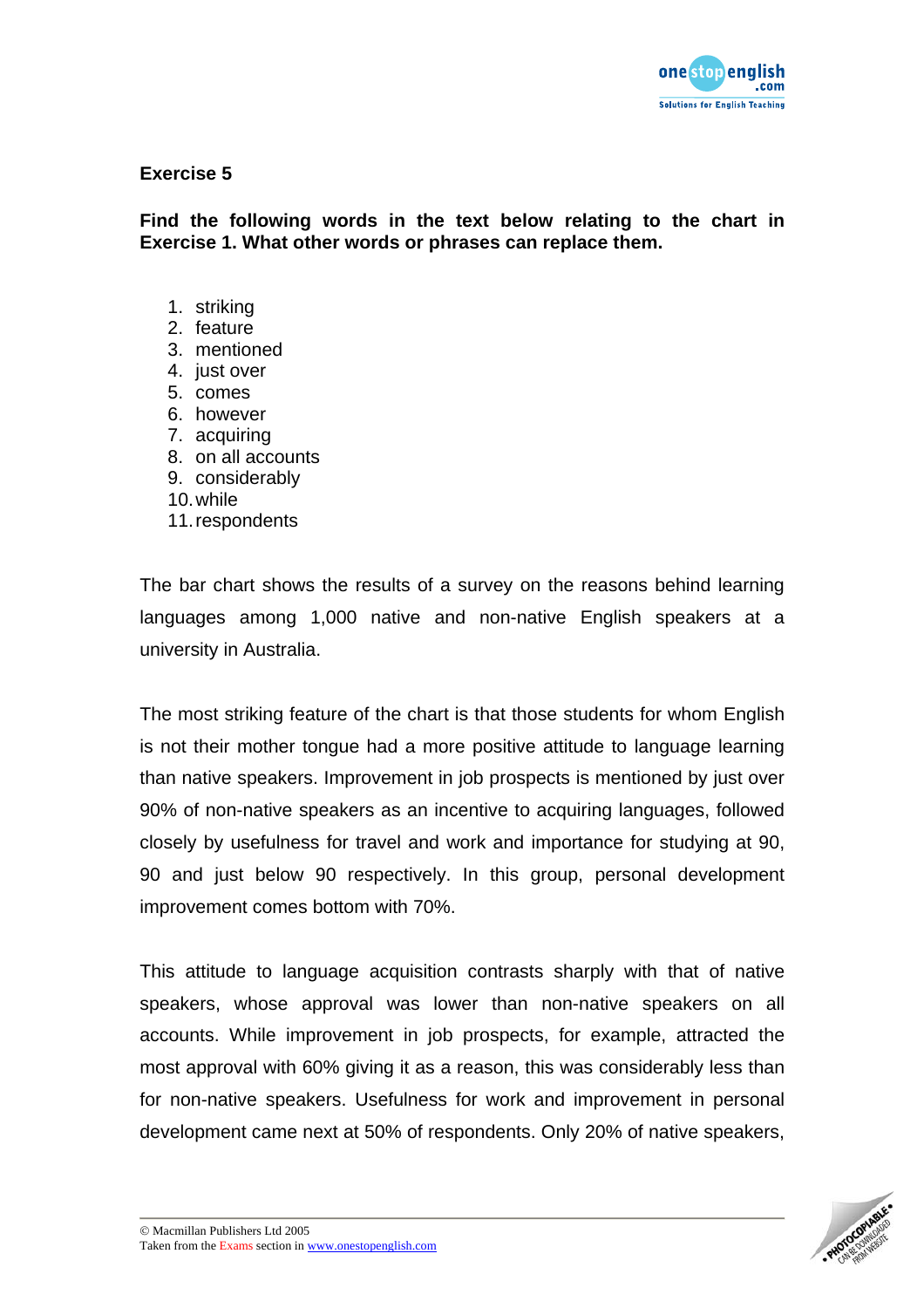

however, think learning languages is enjoyable with only 25% thinking it important for studying.

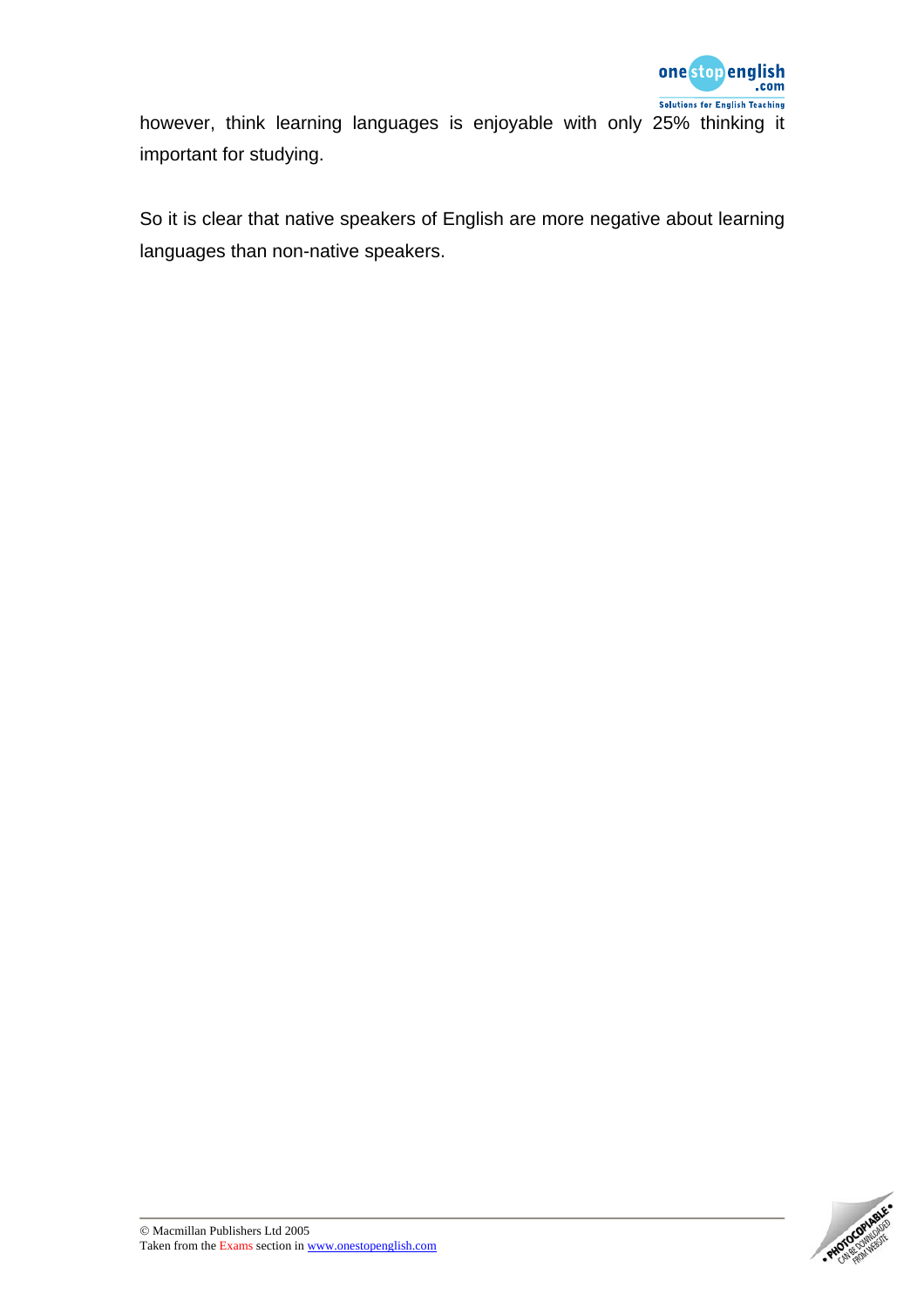

## **In the text below replace the words and phrases with synonyms. There will be more than one answer in each case.**

The bar chart <sup>1</sup>**provides information about** the results of a survey on the reasons behind learning languages among 1,000 native and non-native English speakers at a university in Australia.

The most <sup>2</sup>noticeable <sup>3</sup>characteristic of the chart is that those students for whom English is not their mother tongue had a more positive attitude to language learning than native speakers. Improvement in job prospects is <sup>4</sup>quoted by just over 90% of non-native speakers as a/an <sup>5</sup>reason for **learning** languages, followed closely by usefulness for travel and work and importance for studying at 90, 90 and <sup>6</sup>almost 90 respectively. In this <sup>7</sup>category, personal development improvement <sup>8</sup>is <sup>9</sup>last with 70%.

This attitude to language acquisition <sup>10</sup>is the opposite of native speakers, whose approval was lower than non-native speakers <sup>11</sup> for all items. <sup>12</sup>**Whereas** improvement in job prospects, for example, attracted the most approval with 60% giving it as a reason, this was <sup>13</sup>**significantly** less than for non-native speakers. Usefulness for work and improvement in personal development came next at 50% of <sup>14</sup>**those sampled**. Only 20% of native speakers, however, think learning languages is enjoyable with only 25% <sup>15</sup>**regarding** it important for studying.

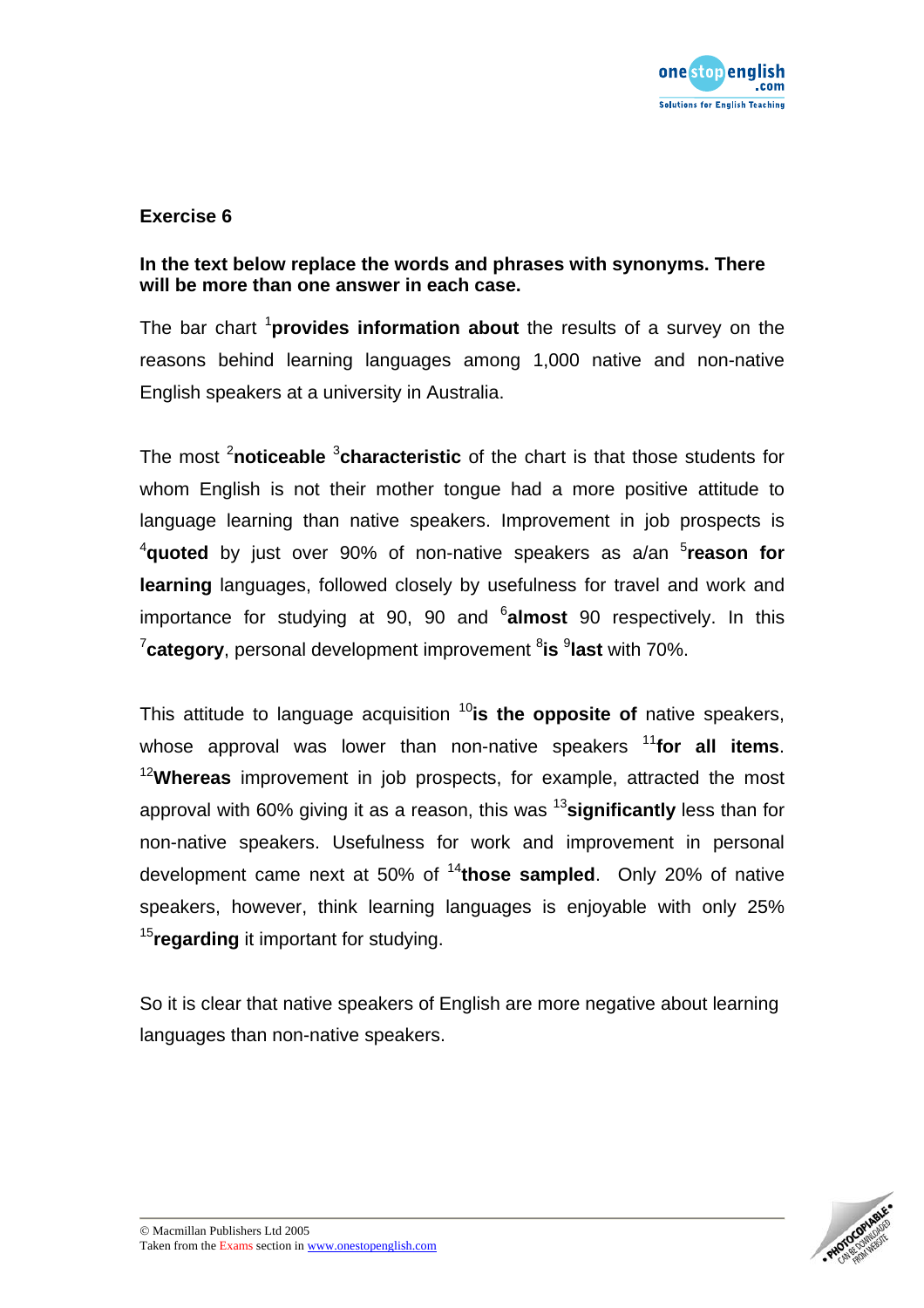

### **In the text below some of the words and phrases underlined are not quite right. Decide which ones are wrong and replace them with a word or phrase that fits. There will be more than one answer in each case.**

The bar chart <sup>1</sup> provides informations about the results of a survey on the reasons behind learning languages among 1,000 native and non-native English speakers at a university in Australia.

The most <sup>2</sup>clear <sup>3</sup>point of the chart is that those students for whom English is not their mother tongue had a more positive attitude to language learning than native speakers. Improvement in job prospects is <sup>4</sup>quoted by just over 90% of non-native speakers as an <sup>5</sup>cause for learning languages, followed closely by usefulness for travel and work and importance for studying at 90, 90 and <sup>6</sup>around 90 respectively. In this 7 bunch, personal development improvement 8 **is** <sup>9</sup> **last** with 70%.

This attitude to language acquisition <sup>10</sup>contrasts with native speakers, whose approval was lower than non-native speakers <sup>11</sup>**for all**. <sup>12</sup>**However**, improvement in job prospects, for example, attracted the most approval with 60% giving it as a reason, this was <sup>13</sup>**significantly** less than for non-native speakers. Usefulness for work and improvement in personal development came next at 50% of <sup>14</sup>**them**. Only 20% of native speakers, however, think learning languages is enjoyable with only 25% <sup>15</sup>**seeing** it important for studying.

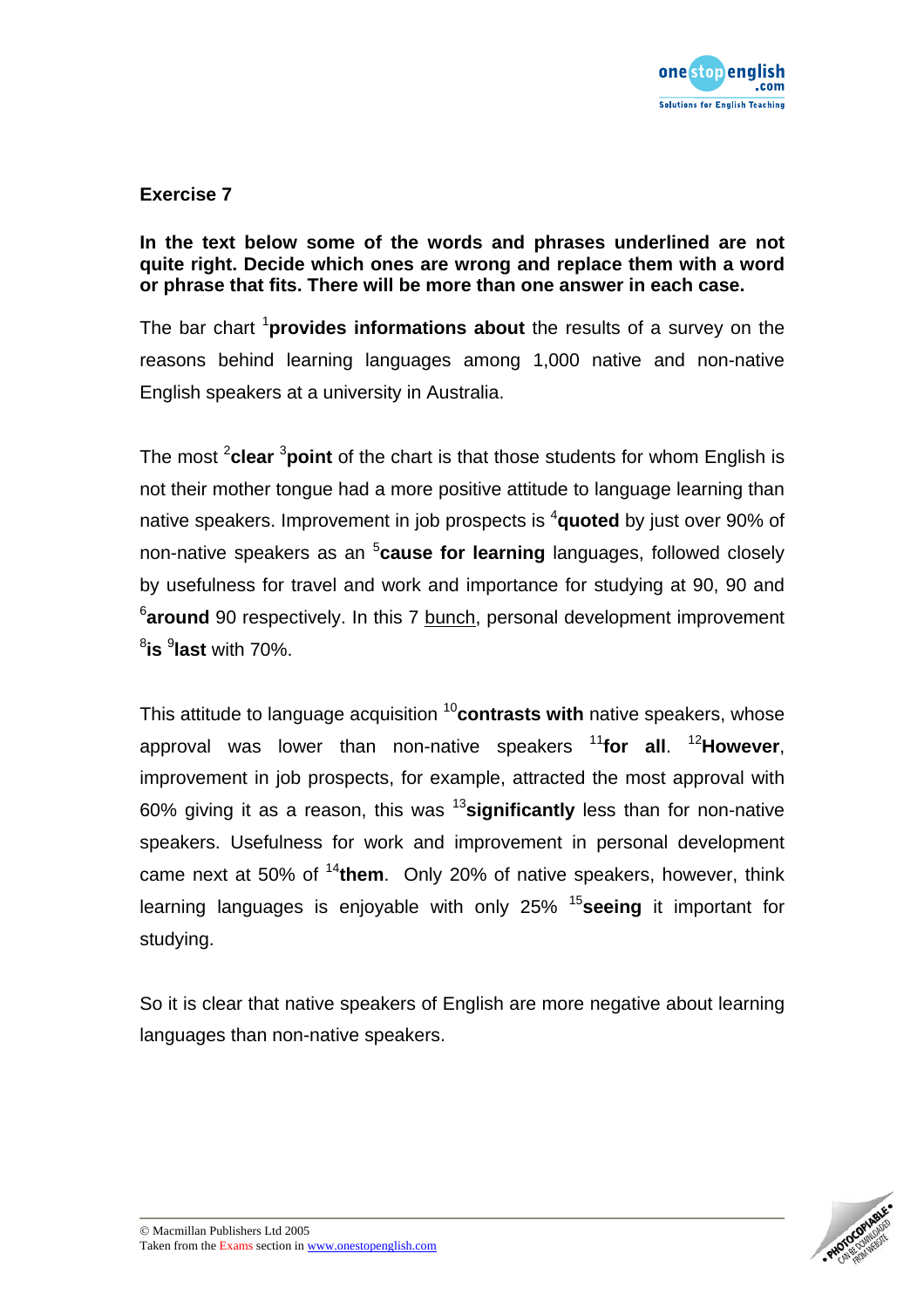

## **Read the text below and use the notes in the column on the right to help you decide if corrections are needed to the text.**

The bar chart shows results of a survey on the reasons behind learning langauges among 1,000 native and non-native English speaker at a university in Australia.

The striking feature of the chart is that those students for whom English is not thier mother tongue have a more positive atitude to language learning than native speaker. Improvement in job prospects was mentioned by just over 80% of non-native speakers as a persuasion to acquiring, followed closely by usefulness for travel and work and importance for studying at 90, 90 and just below 90 respectivly. In this group, personal development improvement came bottom with 70%.

This attitude to language acquisition contrasted sharply with that of native speakers, whose approval was lower than non-native speakers on all account. While improvement in job prospects, for example, attracted the most approval with 60% give it as a reason, this was considerably less than for non-native speakers. Usefulness for work and improvement in personal development came next at 50% of respondents. Only 20% of native speakers, though, think earning languages is enjoyable with only 25% thinking it important for studying.

So it is clear that native speakers of English are more negative about learning languages than non-native speakers.

- 1. A word missing?
- 2. Spelling?
- 3. Singular?
- 4. A word missing?
- 5. Spelling? Tense?
- 6. Spelling? Singular?
- 7. Correct data?
- 8. Correct word?
- 9. Spelling?
- 10. Tense?

11. Tense?

12. Singular/plural?

13. Correct verb form? 14. Correct register? 15. Spelling?

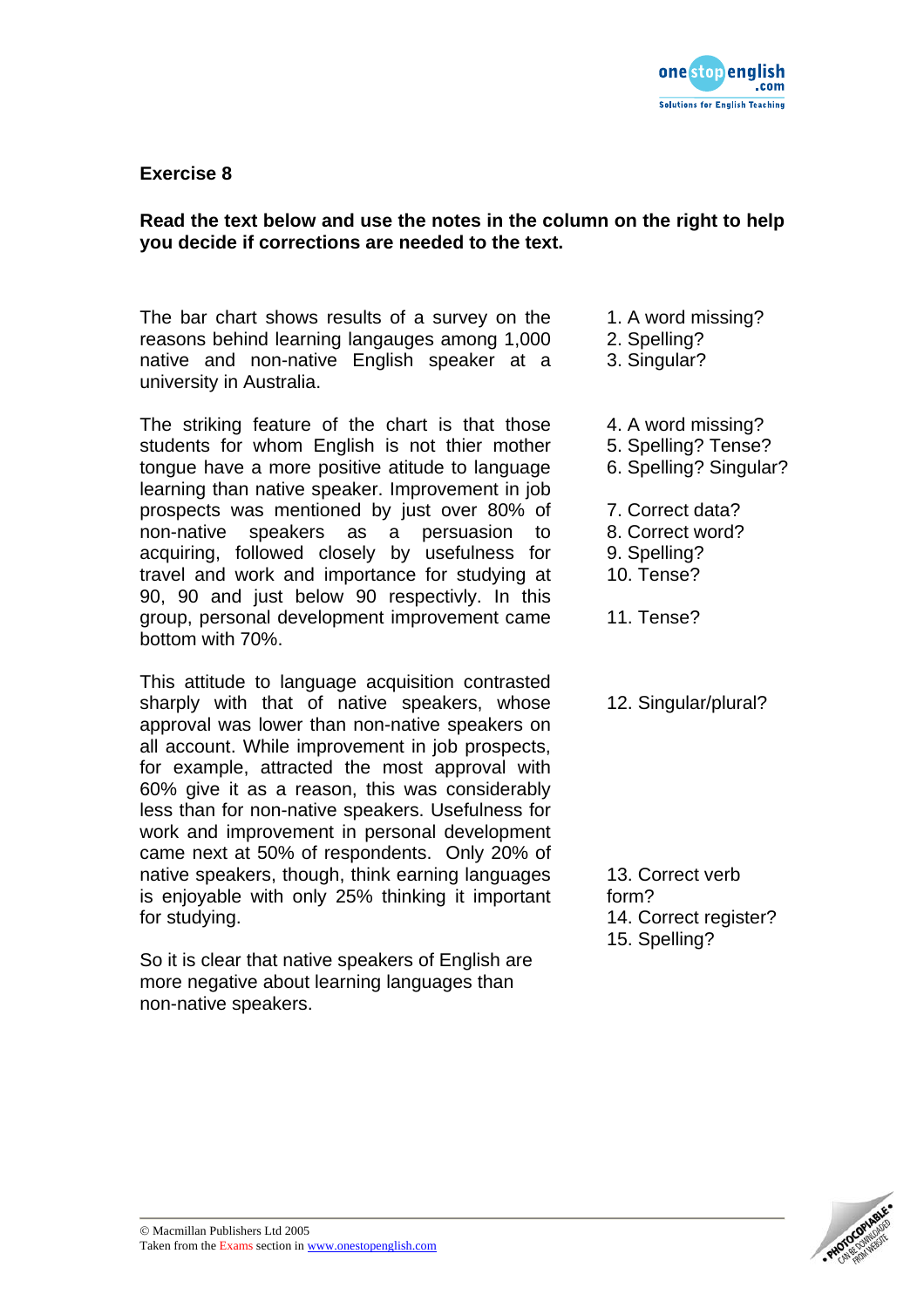

## **In the text below parts of the text are missing. Complete the text below paying particular attention to the spelling and grammatical structure.**

The bar chart shows the res1 \_\_\_\_\_\_\_\_\_\_\_\_\_\_\_\_\_\_\_\_\_\_\_\_\_\_\_\_\_\_\_\_hind learning languages among 1,000 native and non-native English speakers at a university in Australia.

The most strik<sup>2</sup>  $\mu$  ture of the chart is that those students for  $\frac{3}{2}$  glish is not their mother tongue had a more positive attitude to language learning than native speakers. Improvement in job prospects was  $\mathsf{ment^4}\_\_\_\_\_\_\_\_\_\_\_\_\_\_\_\_\_\_$ incent<sup>5</sup>\_\_\_\_\_\_\_\_\_\_\_\_\_\_\_\_\_\_\_\_\_guages closely by usefulness for travel and work and importance for studying at 90, 90 and just below 90 respectively. In this group, pers<sup>6</sup>\_\_\_\_\_\_\_\_\_\_\_\_\_\_\_\_\_\_\_\_\_\_\_\_\_\_\_ement came bottom with 70%.

This attitude to language acquisition  $\text{contr}^7$  entr<sup>7</sup> and the speakers, whose approval was lower than non-native speakers on all accounts. While improvement in job prospects, for example, attrac $^8$ \_\_\_\_\_\_\_\_\_\_\_\_\_\_\_\_\_\_\_\_\_\_\_\_\_\_\_\_\_\_\_al with 60% giving it as a reason, this was considerably less than for non-native speakers. Usefulness for work and improvem<sup>9</sup> \_\_\_\_\_\_\_\_\_\_\_\_\_\_\_\_\_\_\_\_\_\_\_\_\_\_\_\_\_\_\_\_\_ext at 50% of respondents. Only 20% of native speakers, however, think learning languages is enjoyable with only 25% think<sup>10</sup>  $t$  tant for studying.

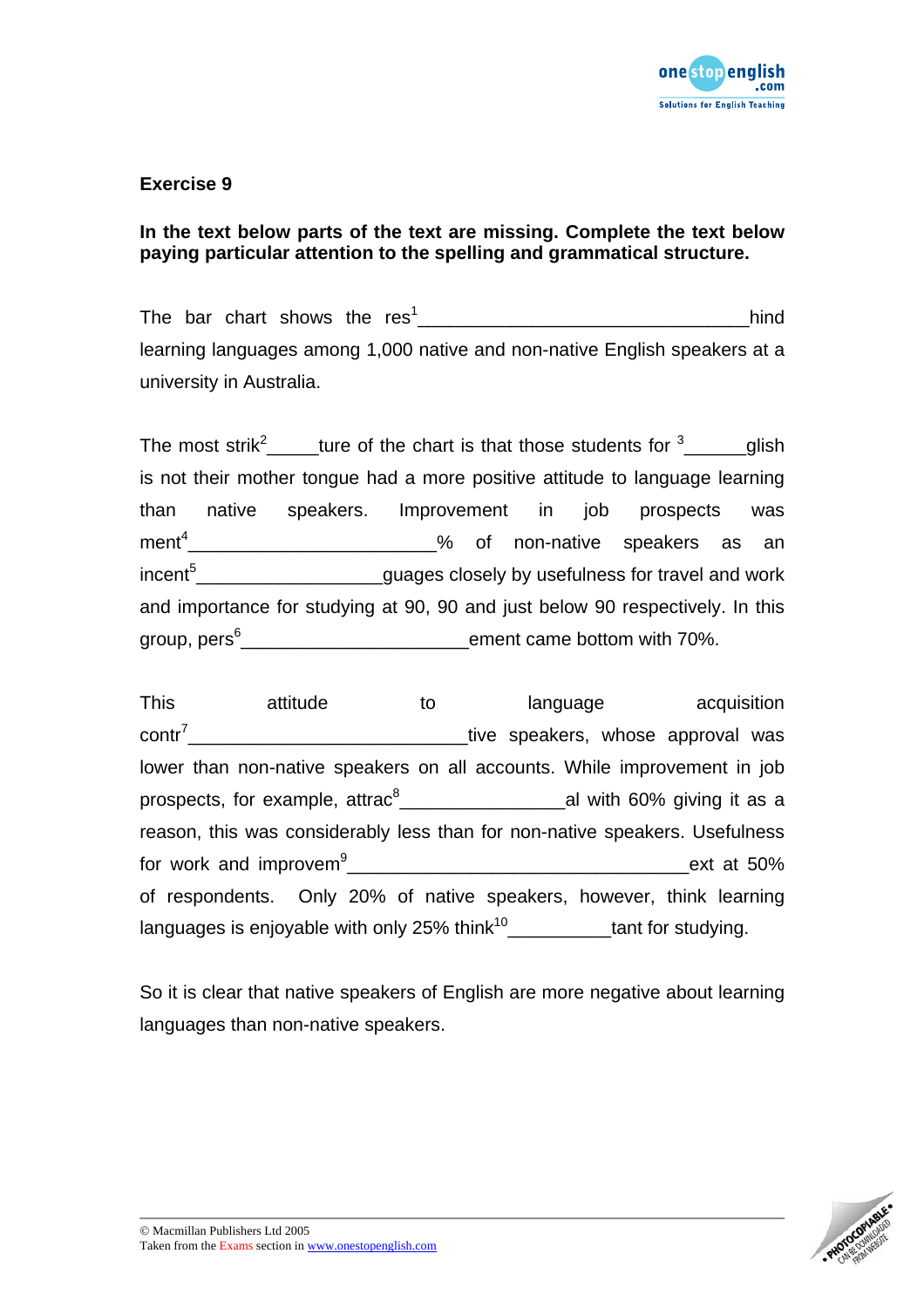

#### **Dictation**

**Complete the missing details on the graph below.** 



**Reasons for \_\_\_\_\_\_1\_\_\_\_\_\_\_\_\_**

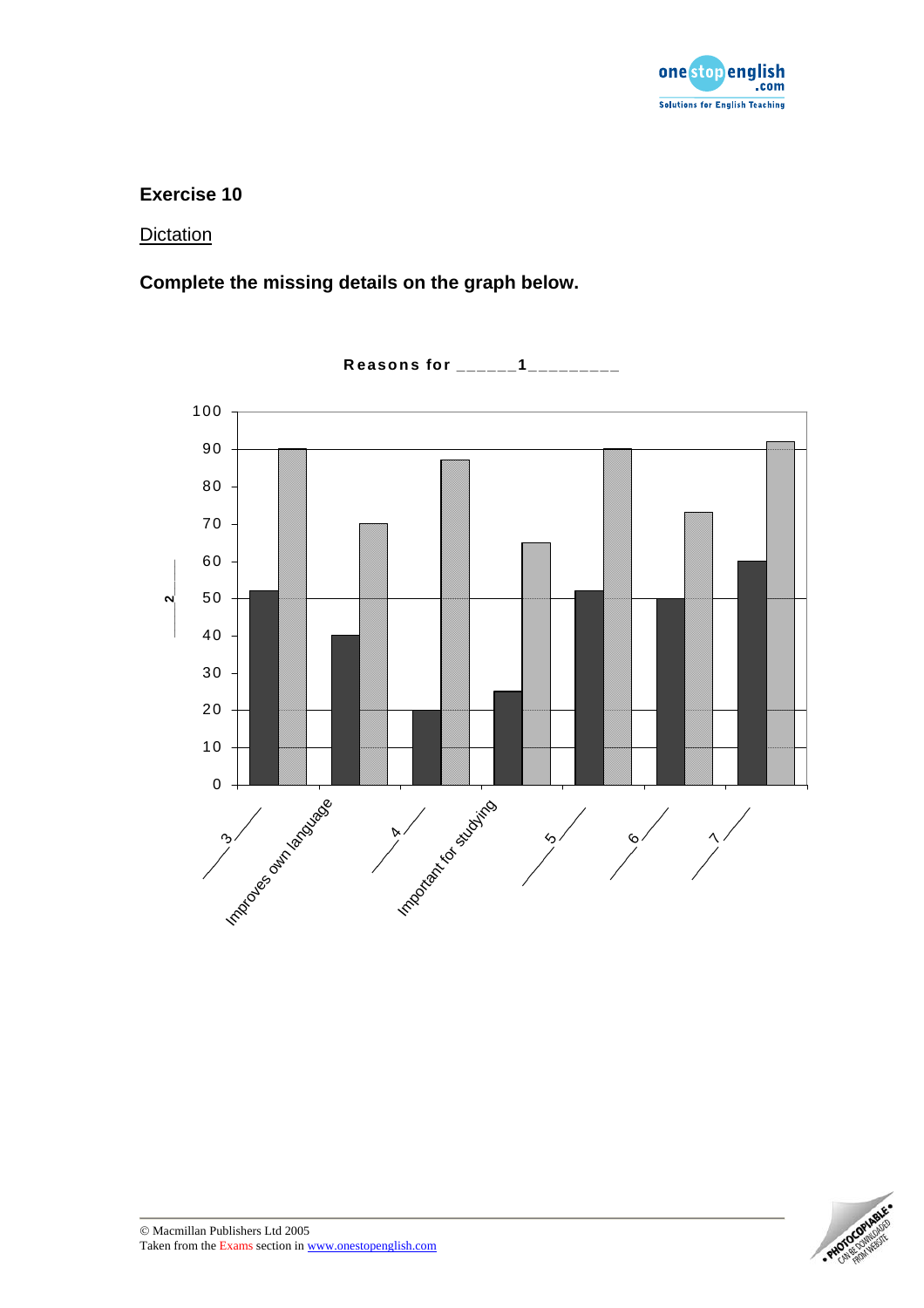

## **Chart 1 for multiple use**



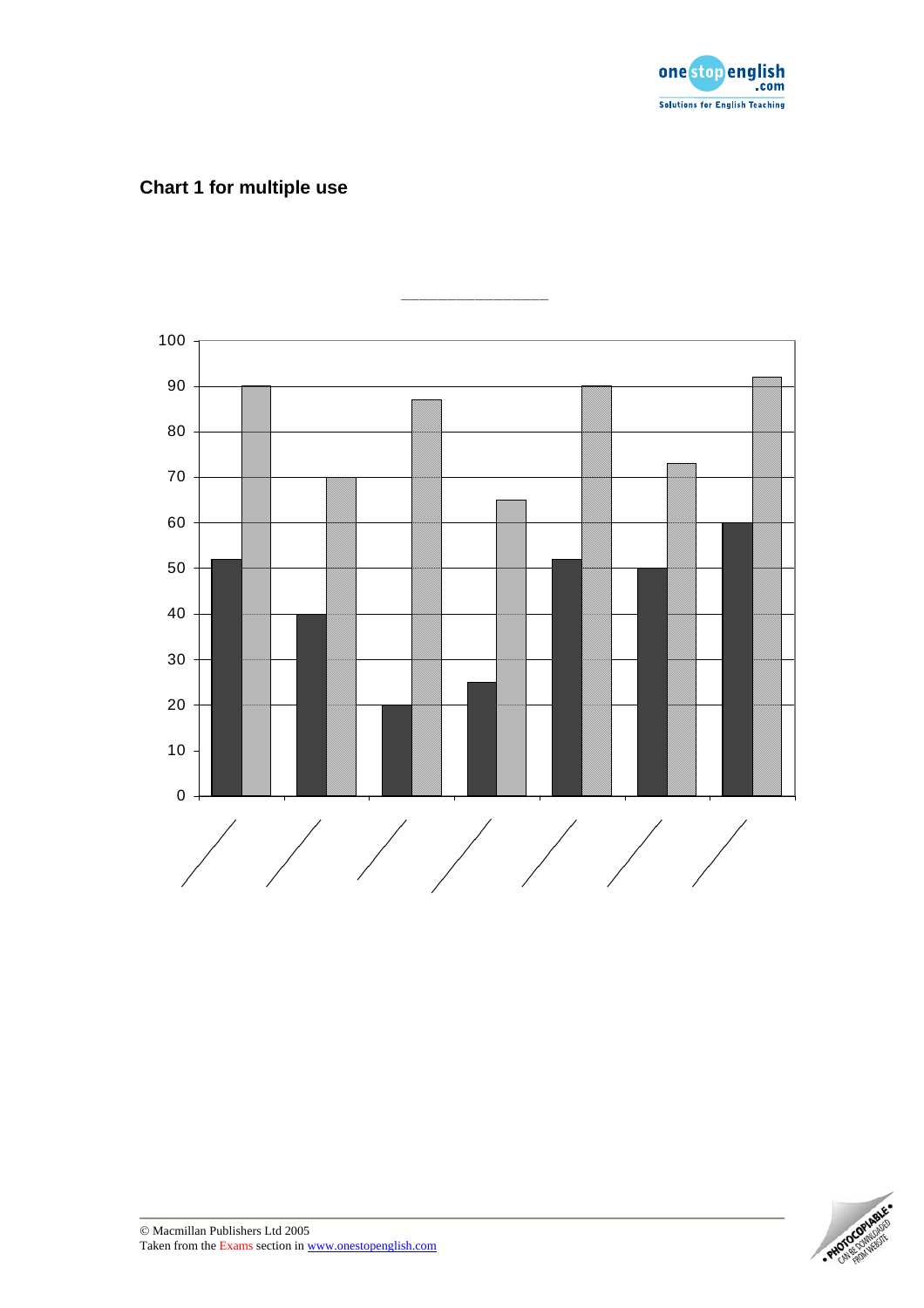

# **Chart 2 for multiple use**



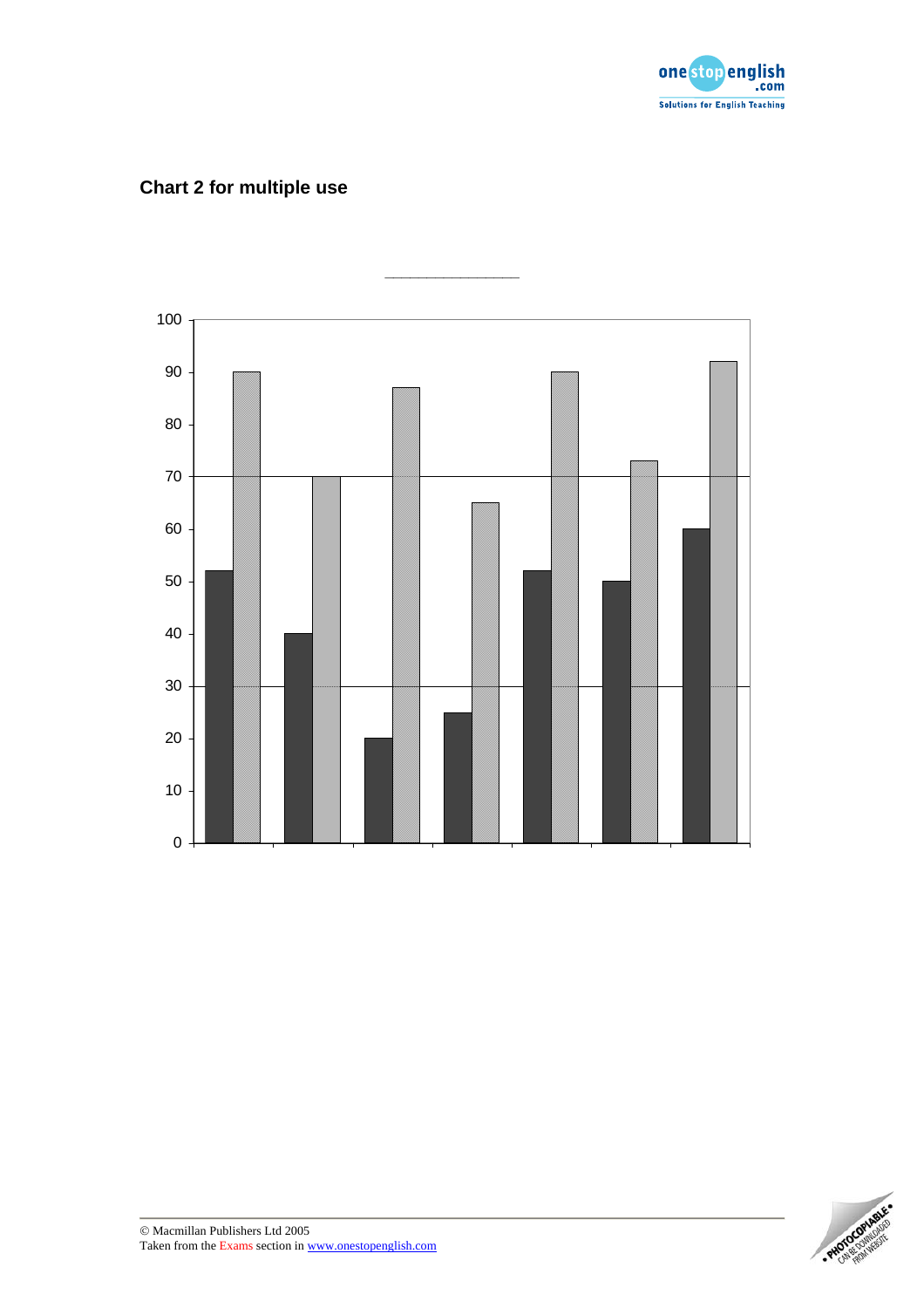

# **Chart 3 for multiple use**



**\_\_\_\_\_\_\_\_\_\_\_\_\_\_\_\_**

**%**